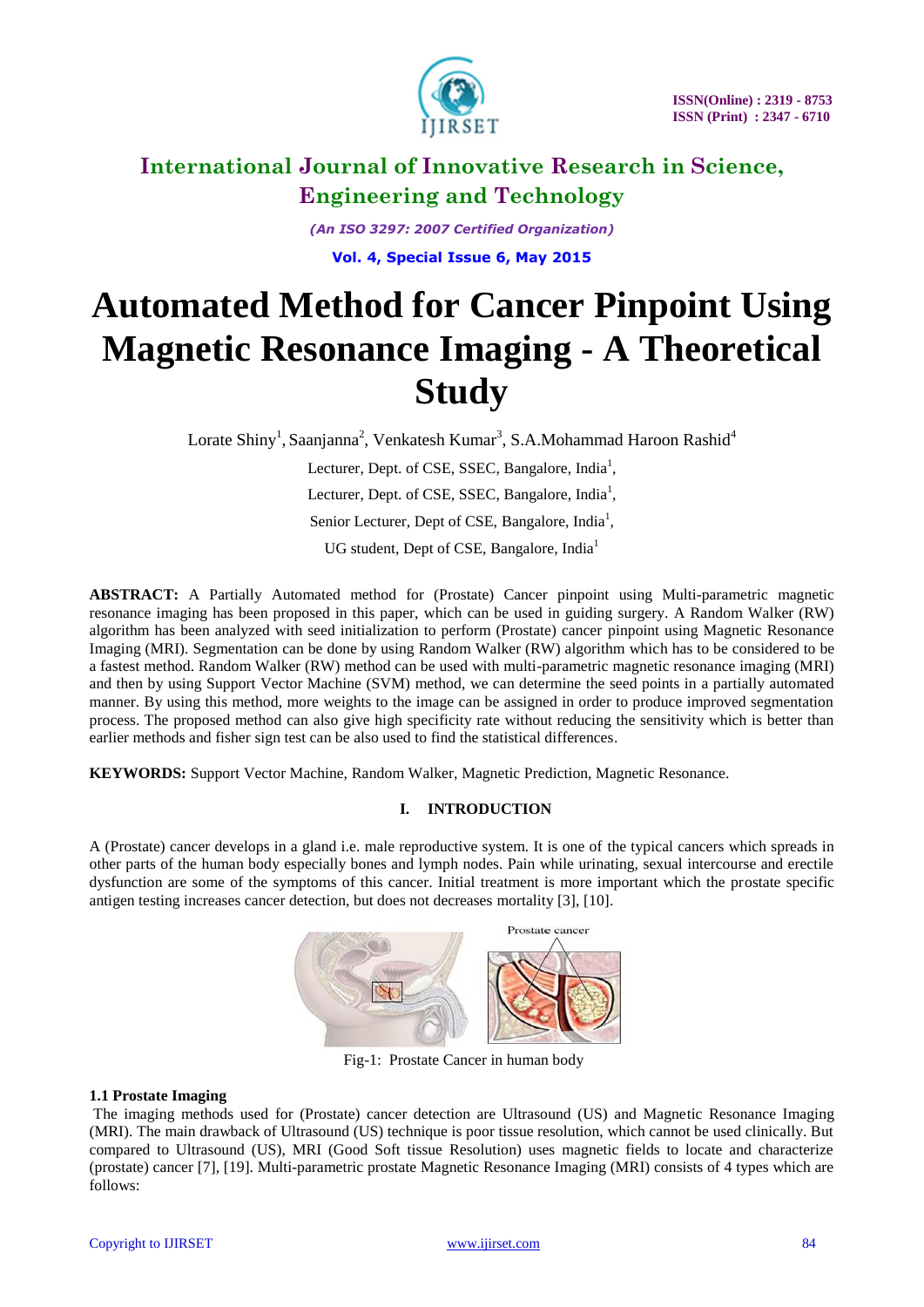

*(An ISO 3297: 2007 Certified Organization)*

# **Vol. 4, Special Issue 6, May 2015**

- 1. Weighed Imaging (WI).
- 2. Diffusion Weighed Imaging (DWI).
- 3. Magnetic Resonance Spectroscopic Imaging (MRSI).
- 4. Dynamic Construct Enhanced Imaging (DCEI).

# **II. LITERATURE SURVEY**

## **Accurate Automatic Analysis of Cardiac Cine images**

In this automated approach, they are 3 steps for analyzing the thickness and thickening of the images. First step is to segment then inner and outer wall tissue borders by using the geometric deformable model. In Second step, using Laplace equation, point-to-point correspondence between inner and outer borders of the tissue was found. In last step, Gauss Markov Random Field (GGMRF) model is used to reduce the errors. In this approach, the segmentation is based upon the ROC (Receiver Operating Characteristic) and DSC (Dice similarity Coefficients for higher accuracy [12] – [25].

# **III. EXISTING METHOD & DRAWBACKS**

In earlier method, manual and fully (i.e. supervised and unsupervised) segmentation had been performed using multiparametric MRI. By using semi-supervised cancer pinpoint, labeling of data requires laborious human annotation. According to Tiwari et al., representation of individual data is combined multi-kernel which is followed by semisupervised dimensionally reduction, incorporated to a high dimensional data in a reduced space.

# **3.1 Drawbacks of Existing system**

In previous method, Weighed and Apparent diffusion coefficient method is used instead of Random Walker (RW) and Support Vector Machine (SVM) method for prostate cancer localization [Artan et al.]. Manual seeds are initialized rather than all the multi-parametric images.

# **IV. PROPOSED METHOD & ADVANTAGES**

In the proposed method, Random Walker (RW) technique can be used for image segmentation which is used in multiparametric images. This method combines multiple image segmentation [Wattaya et al.] results in which each can be obtained by using Random Walker (RW) algorithm after varying the number of user assigned seeds. Then it is compared with Locality preserving projections (LPP) method of [Grady et al.] and [Levin et.al] for edge weights by applying linear transformation to RGB color.



# Fig- 2: Segmentation Process

## **4.1 Advantages of Proposed Method:**

- To identify (Prostate) cancer pinpoint with multi-parametric MRI.
- Automated Seed initialization for RW algorithm.
- Several MR image types are combined optimally and automate the seed generation process for RW algorithm using discriminative learning techniques.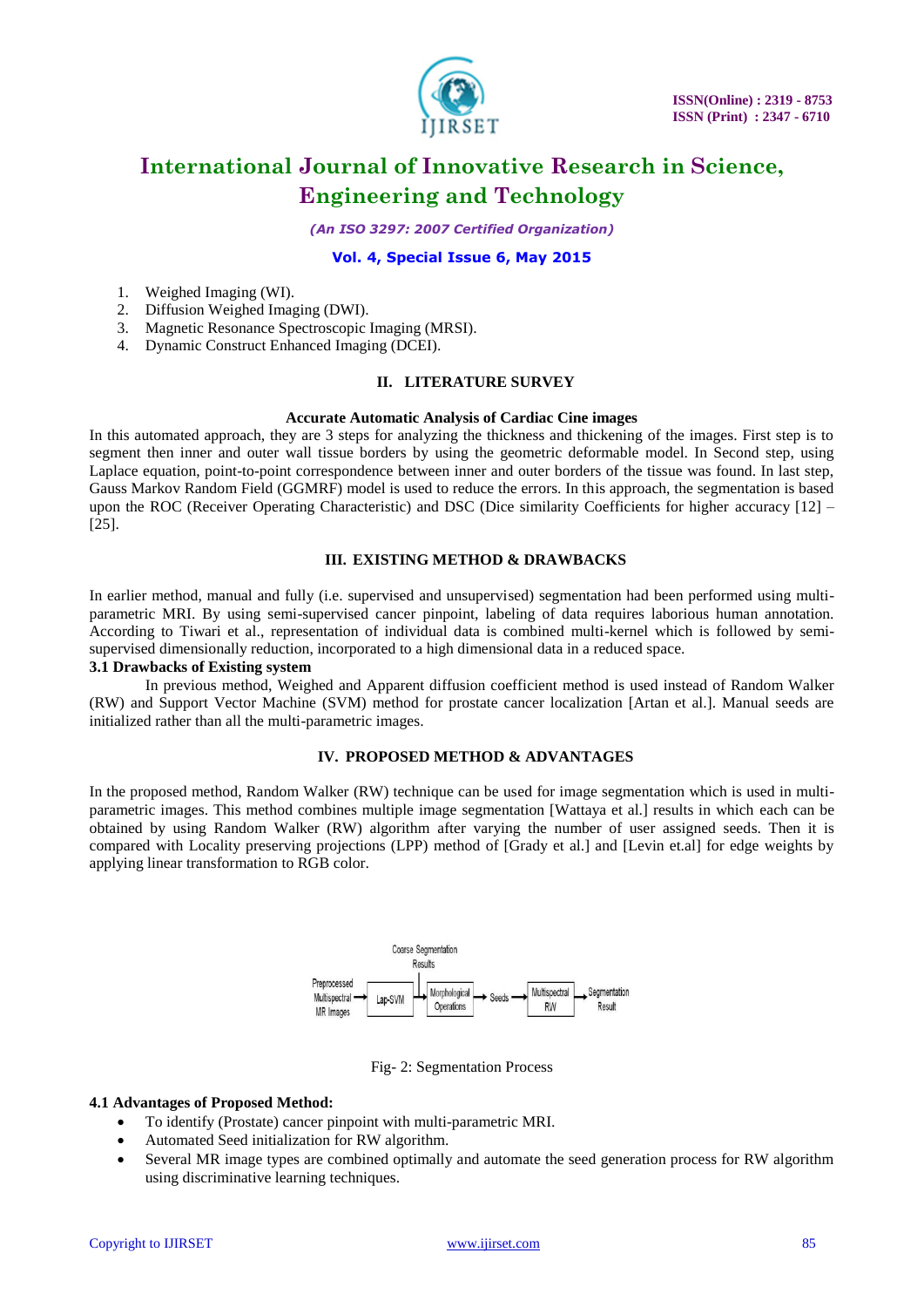

*(An ISO 3297: 2007 Certified Organization)*

# **Vol. 4, Special Issue 6, May 2015**

# **4.2 Algorithm**

*Step1*: Laplacian-Support Vector Machine (Lap-SVM) is used to produce a rough estimate on tumor locations for a given a set of multi-parametric MR images.

*Step 2*: Isolated pixels are removed from Lap-SVM (Laplacian-Support Vector Machine) output, and eccentricity values are determined for each of the connected components in the resulting binary image

*Step 3*: Applying erosion operation on the binary image.

*Step 4*: Assigning a positive seed at the center of the remaining connected component(s) and a negative seed to the location corresponding to the minimum Lap-SVM (Laplacian-Support Vector Machine) value in the unthresholded Lap-SVM (Laplacian-Support Vector Machine) output.

# **V. ARCHITECTURE**

In previous work, segmentation method is designed by combining conditional random fields (CRF) with a costsensitive SVM, which allowed incorporating spatial information in the segmentation process. Incorporation of spatial information is achieved through seed points that are selected via SVM (Support Vector Machine) in the proposed method. These seed points allow us to accurately localize desired regions, higher specificity and sensitivity rates compared to (seeded) spatial algorithm in our segmentation scheme.

List of Modules:-

- *1. Normalization*
- *2. Anisotropic Filtering*
- *3. Multi-parametric RW*
- *4. Seed Generation using Laplacian SVM*

# **5.1 Normalization**

Multi-parametric MRI dataset can be used, which can consist of three different types of MR images. Each multiparametric component represents a particular anatomical and functional response of the prostate gland. Feature vectors used in our segmentation framework are the intensity values of the multi-parametric MR images. The prostate consists of various zones such as CG (Central Gland) and PZ (Peripheral Zone). PZ (Peripheral Zone) region is located at the back of the prostate gland, which is close to the rectum [23- 27].



Fig-3: Normalization process

For each of the multi-parametric images, PZ (Peripheral Zone) region intensities were normalized such that intensities in the PZ (Peripheral Zone) region had zero mean and unit standard deviation for all the training and testing subjects for a particular multi-parametric image type. This process brings intensities of different types of MR (Magnetic Resonance) images within the same dynamic range, improving the segmentation methods [5], [10], [11].

## **5.2 Anisotropic Filtering**

Magnetic resonance images are typically corrupted by thermal noise due to receiver coils. Therefore, many earlier studies proposed various filtering schemes to remove noise before doing any further processing on them [30]. However, while suppressing the noise, we want to simultaneously preserve the information-bearing structures such as edge boundaries. Anisotropic filtering allows us to smooth PZ (Peripheral Zone) regions of multi-parametric images without blurring the tumor nodule edges. The diffusion equation for an image u is given by,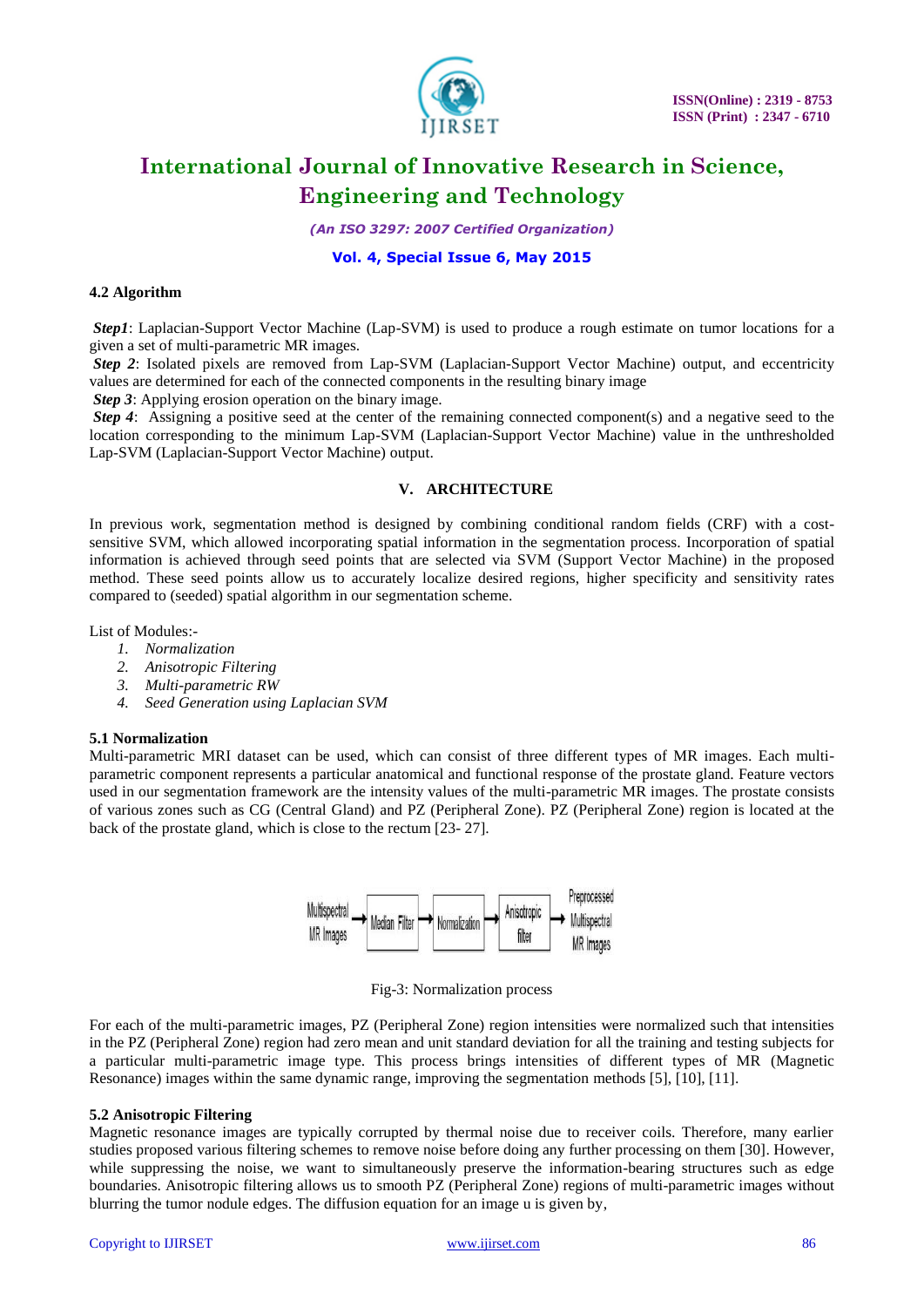

*(An ISO 3297: 2007 Certified Organization)*

**Vol. 4, Special Issue 6, May 2015**

$$
\frac{\partial u}{\partial t} = \text{div}(\rho(|\nabla u|) \cdot |\nabla u)
$$
 (1)

Equation encourages smoothing within PZ (Peripheral Zone) region while preserving tumor boundaries. This method will not cause interregional blurring as often caused by traditional smoothing techniques. Note that anisotropic filtering needs to be applied on the median-filtered and normalized images for a successful application as noted in our earlier study [25-29].

## **5.3 Multi-Parametric RW**

RW (Random Walker) algorithm is a seeded segmentation technique that formulates the classical segmentation problem in terms of a discrete combinatorial problem. An edge connecting two vertices is denoted as *eij*. A weighted graph has a value assigned to each edge called a weight denoted by *wij* . In the original RW formulation and used the typical Gaussian weighting function given by,

$$
w_{ij} = \exp(-\beta (g_i - g_j)^2) \Big|_{(2)}
$$

Where, *gi* indicates the image intensity at pixel *i*, and the value of the scalar is selected based on experience. Linear weighted combination of features yields a final image that yields improved RW (Random Walker) segmentation for the given set of seeds. Edge weights for the multi-parametric problem *wij* can now be written as,

$$
w_{ij} = \exp\left\{-\beta \left(\sum_{n=1}^N k_n (g_{ni} - g_{nj})\right)^2\right\}.
$$
  
(3)

#### **5.4 Seed Generation Using Laplacian SVM**

In this algorithm, the Seeds are manually initialized. Therefore, we have compared various methods, namely, support vector machines (SVM), transductive support vector machines (TSVM) and Laplacian support vector machines (Lap-SVM), to develop a seed selection technique most suited for (prostate) cancer pinpoint. SVM (Support Vector Machine) method is used only for seed generation for the RW algorithm, not the actual segmentation [15]. The geometry of data is modeled as a

graph in which nodes represents the labeled and unlabeled samples connected by weights *wij* resulting,

$$
||f||_M^2 = \frac{1}{(\ell+u)^2} \sum_{i,j=1}^{\ell+u} w_{ij} (f(\mathbf{x}_i) - f(\mathbf{x}_j))^2
$$
  
(4)

#### **VI. CONCLUSIONS**

We presented a framework for automatically localizing prostate cancer with multi-parametric MR images using a new approach of partially supervised segmentation in this paper. Proposed Random Walker [RW] method produce improved segmentation results by assigning more weights to the images. Our study show that significantly improved segmentation results could be obtained with the proposed method compared to earlier developed methods. Fisher's sign test can be also used to show improvements with our method are statistically significant. Multiple initializations for the